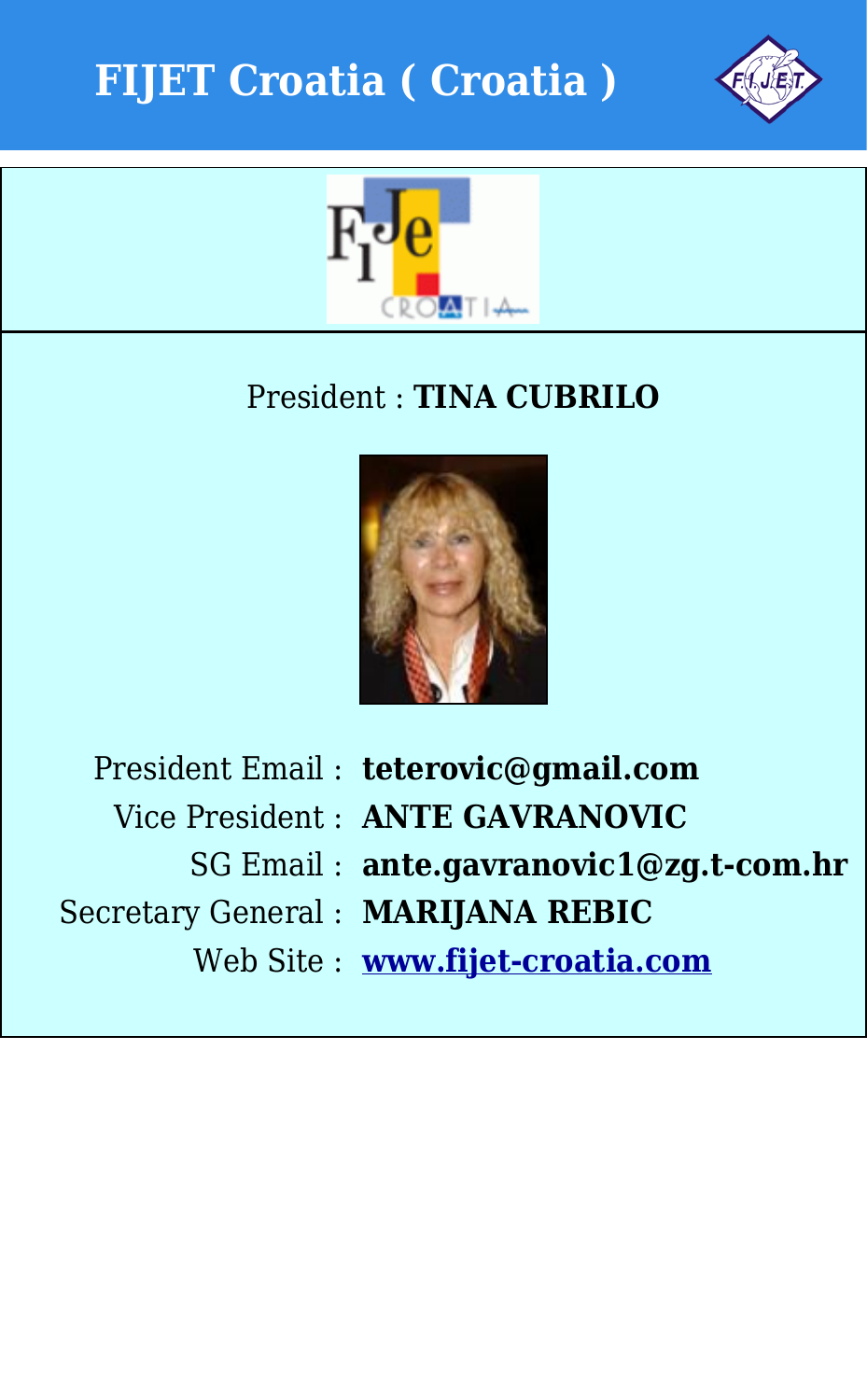

| 1              | Name:<br>Press Card<br>Number:<br>Category:<br>Email: | <b>DAGMAR</b><br><b>MENEGHELL0</b><br>607 |
|----------------|-------------------------------------------------------|-------------------------------------------|
| $\overline{2}$ | Name:<br>Press Card<br>Number:<br>Category:<br>Email: | <b>ANTUN DUZEVIC</b><br>606               |
| 3              | Name:<br>Press Card<br>Number:<br>Category:<br>Email: | <b>MARIJA BARIC</b><br>602                |
| $\overline{4}$ | Name:<br>Press Card<br>Number:<br>Category:<br>Email: | <b>RUDI GRULA</b><br>603                  |
|                | Name:<br>Press Card<br>Number:<br>Category:<br>Email: | <b>SLOBODAN BUKVIC</b><br>604             |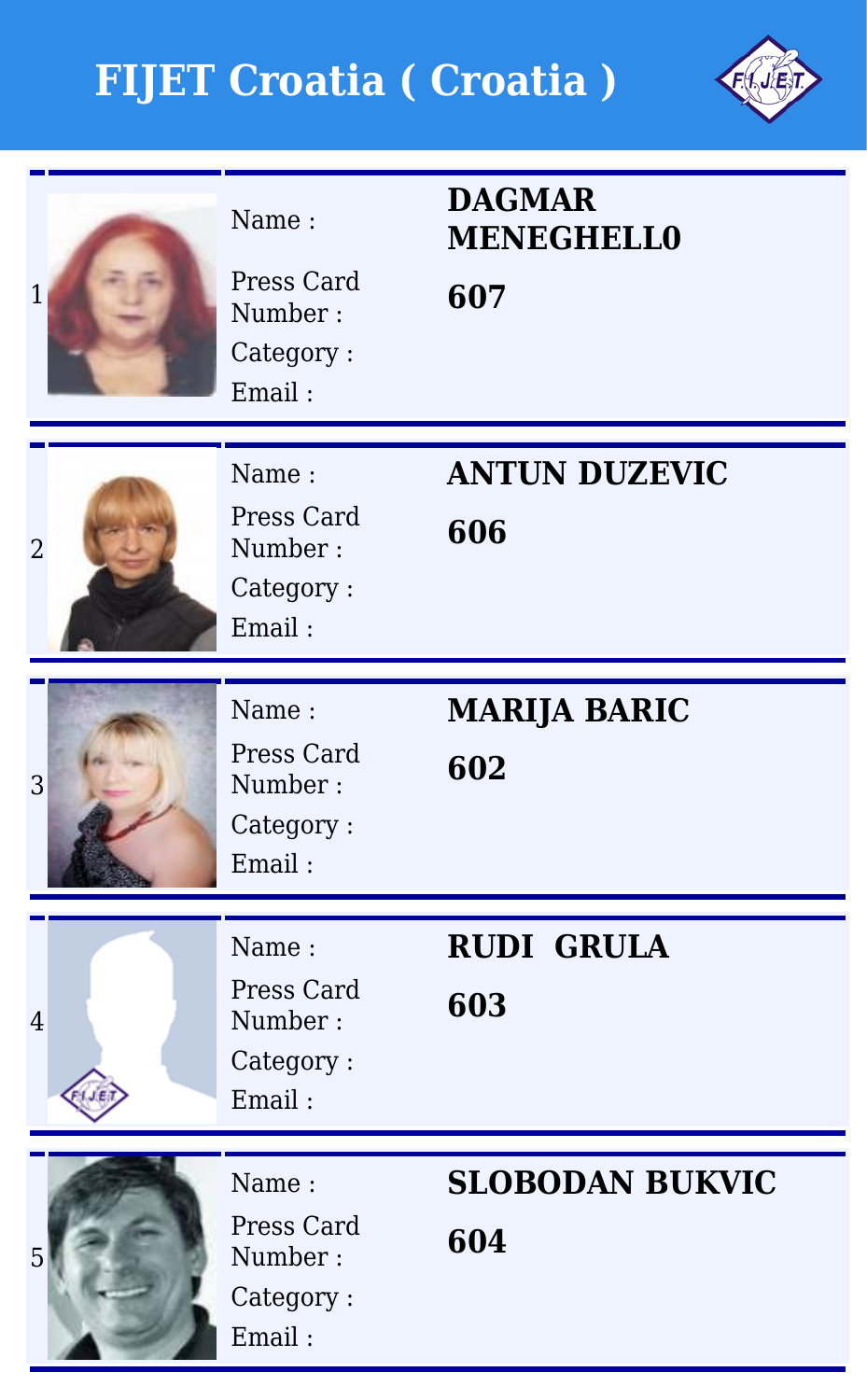

| 6  | Name:<br>Press Card<br>Number:<br>Category:<br>Email: | <b>VOLJEN GRBAC</b><br>601                      |
|----|-------------------------------------------------------|-------------------------------------------------|
| 7  | Name:<br>Press Card<br>Number:<br>Category:<br>Email: | <b>Anita Zuvela Hitrec</b><br>252               |
| 8  | Name:<br>Press Card<br>Number:<br>Category:<br>Email: | <b>Bilic Zvonko</b><br>250                      |
| 9  | Name:<br>Press Card<br>Number:<br>Category:<br>Email: | <b>BISERKA RAJKOVIC</b><br><b>SALATA</b><br>277 |
| 10 | Name:<br>Press Card<br>Number:<br>Category:<br>Email: | <b>Bradbury Paul</b><br>251                     |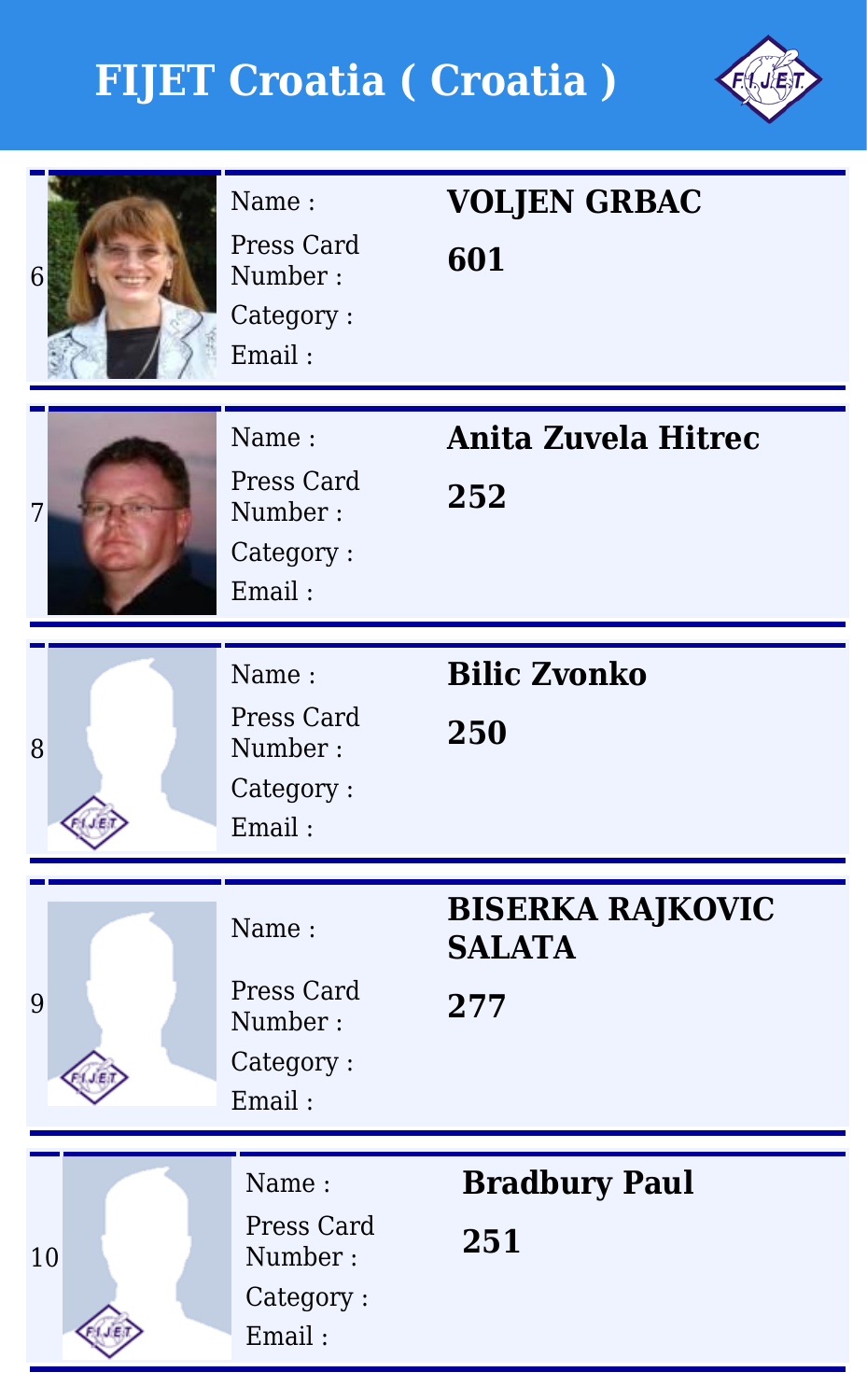

| 11 | Name:<br>Press Card<br>Number:<br>Category:<br>Email: | <b>Cinic Dario</b><br>255      |
|----|-------------------------------------------------------|--------------------------------|
| 12 | Name:<br>Press Card<br>Number:<br>Category:<br>Email: | <b>CubriloTina</b><br>256      |
| 13 | Name:<br>Press Card<br>Number:<br>Category:<br>Email: | <b>DANIEL KOLETIC</b><br>285   |
| 14 | Name:<br>Press Card<br>Number:<br>Category:<br>Email: | <b>DARIA MARJANOVIC</b><br>268 |
| 15 | Name:<br>Press Card<br>Number:<br>Category:<br>Email: | Dejanovic Marija<br>257        |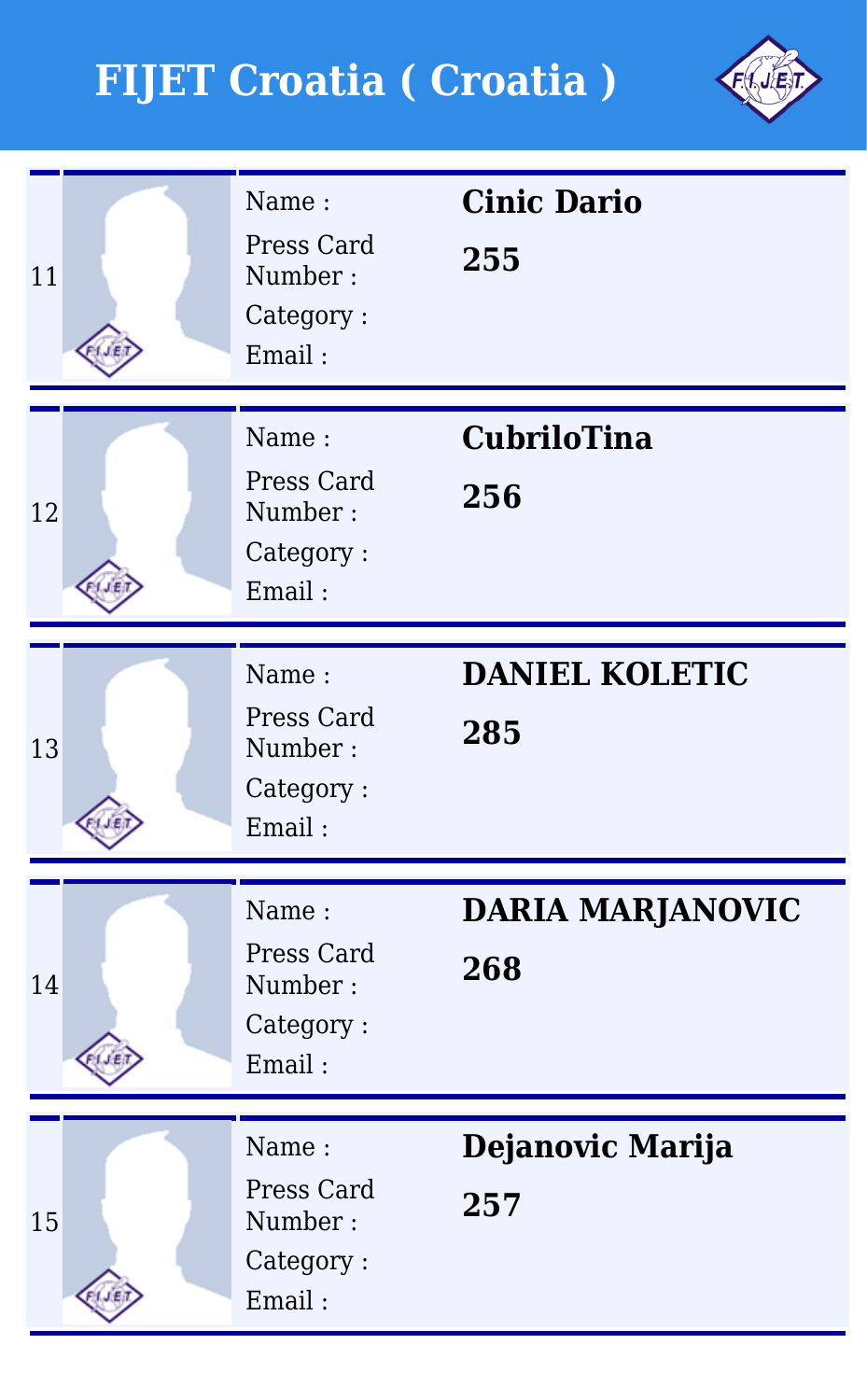

| 16 | Name:<br>Press Card<br>Number:<br>Category:<br>Email: | <b>Gavranovic Ante</b><br>258     |
|----|-------------------------------------------------------|-----------------------------------|
| 17 | Name:<br>Press Card<br>Number:<br>Category:<br>Email: | <b>Ivica Max Krizmanic</b><br>265 |
| 18 | Name:<br>Press Card<br>Number:<br>Category:<br>Email: | <b>Jadranka Rilovic</b><br>712    |
| 19 | Name:<br>Press Card<br>Number:<br>Category:<br>Email: | <b>Jerkovic Pavo</b><br>259       |
| 20 | Name:<br>Press Card<br>Number:<br>Category:<br>Email: | <b>Jurkovic Anica</b><br>260      |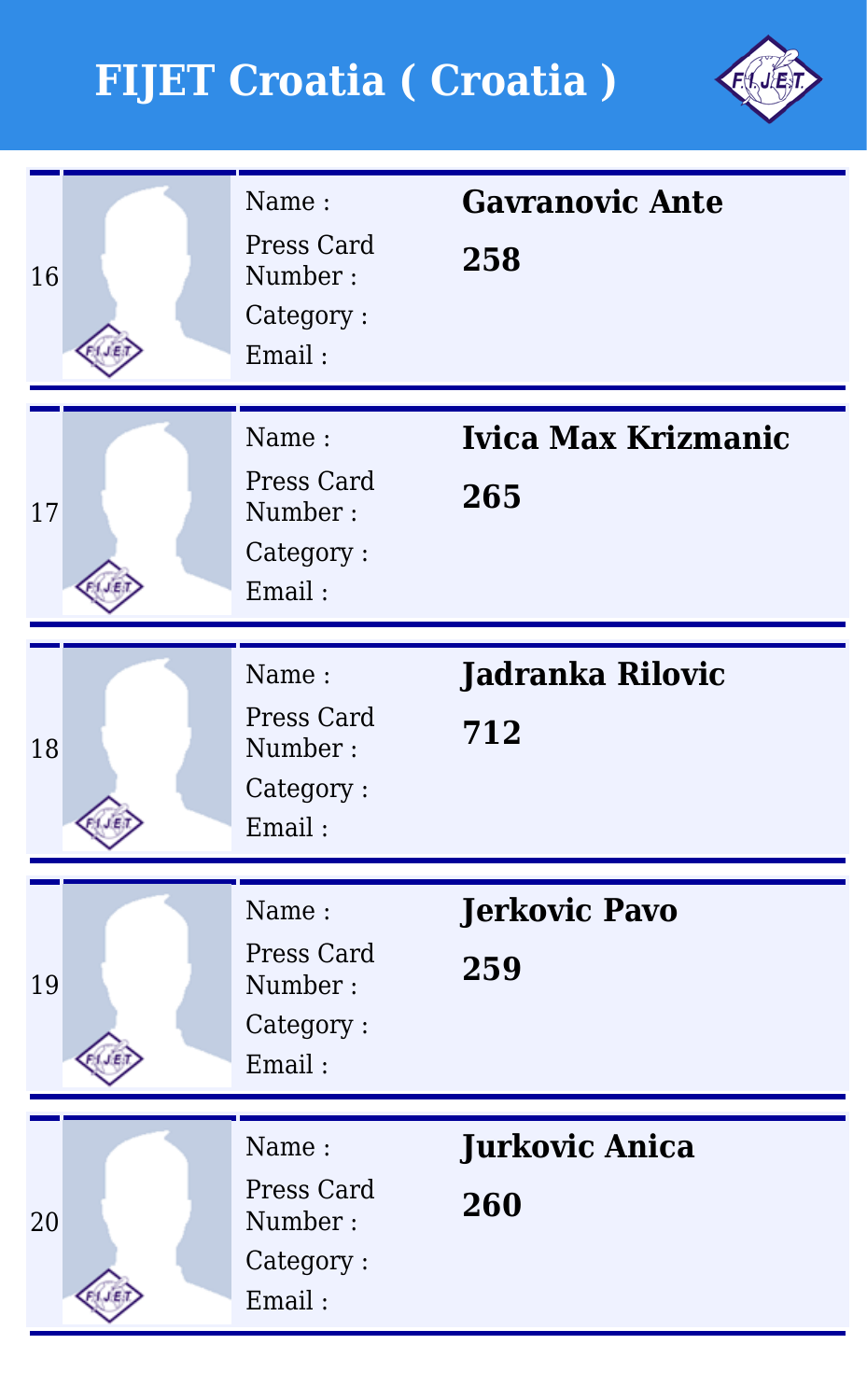

| 21 | Name:<br>Press Card<br>Number:<br>Category:<br>Email: | <b>Kadic Slobodan</b><br>261  |
|----|-------------------------------------------------------|-------------------------------|
| 22 | Name:<br>Press Card<br>Number:<br>Category:<br>Email: | <b>Kisic Eduard</b><br>262    |
| 23 | Name:<br>Press Card<br>Number:<br>Category:<br>Email: | <b>Krizanec Sinisa</b><br>263 |
| 24 | Name:<br>Press Card<br>Number:<br>Category:<br>Email: | <b>Kucis Vlasta</b><br>264    |
| 25 | Name:<br>Press Card<br>Number:<br>Category:<br>Email: | Majda Tafra Vlahovic<br>286   |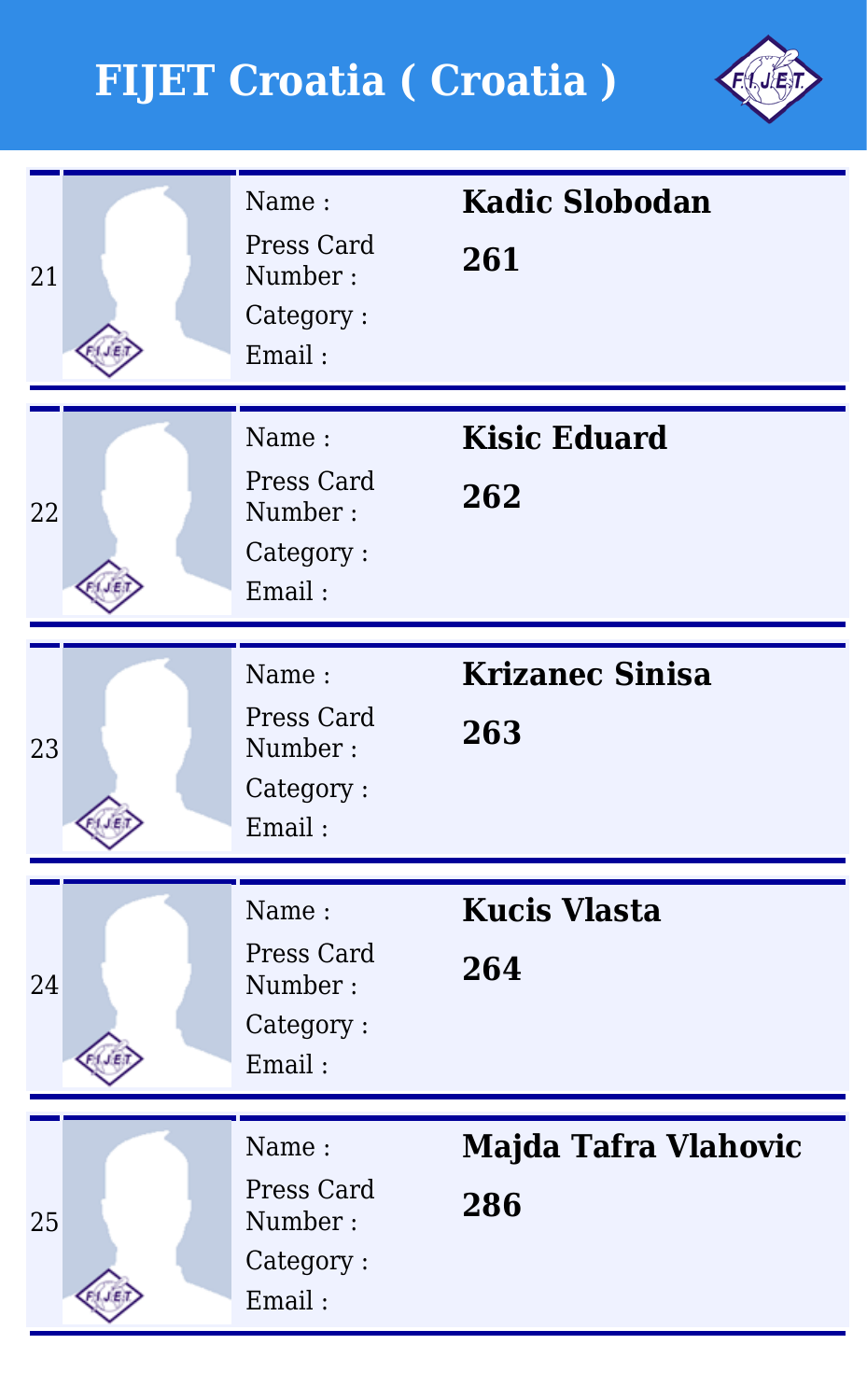

| 26 | Name:<br>Press Card<br>Number:<br>Category:<br>Email: | <b>MERICA SILOVIC</b><br>290                       |
|----|-------------------------------------------------------|----------------------------------------------------|
| 27 | Name:<br>Press Card<br>Number:<br>Category:<br>Email: | <b>Mimica Karin</b><br>266                         |
| 28 | Name:<br>Press Card<br>Number:<br>Category:<br>Email: | Peko Salja Paulina<br>267                          |
| 29 | Name:<br>Press Card<br>Number:<br>Category:<br>Email: | <b>Petricevic Golojuh</b><br><b>Daniela</b><br>269 |
| 30 | Name:<br>Press Card<br>Number:<br>Category:<br>Email: | <b>Pivcevic Edo</b><br>270                         |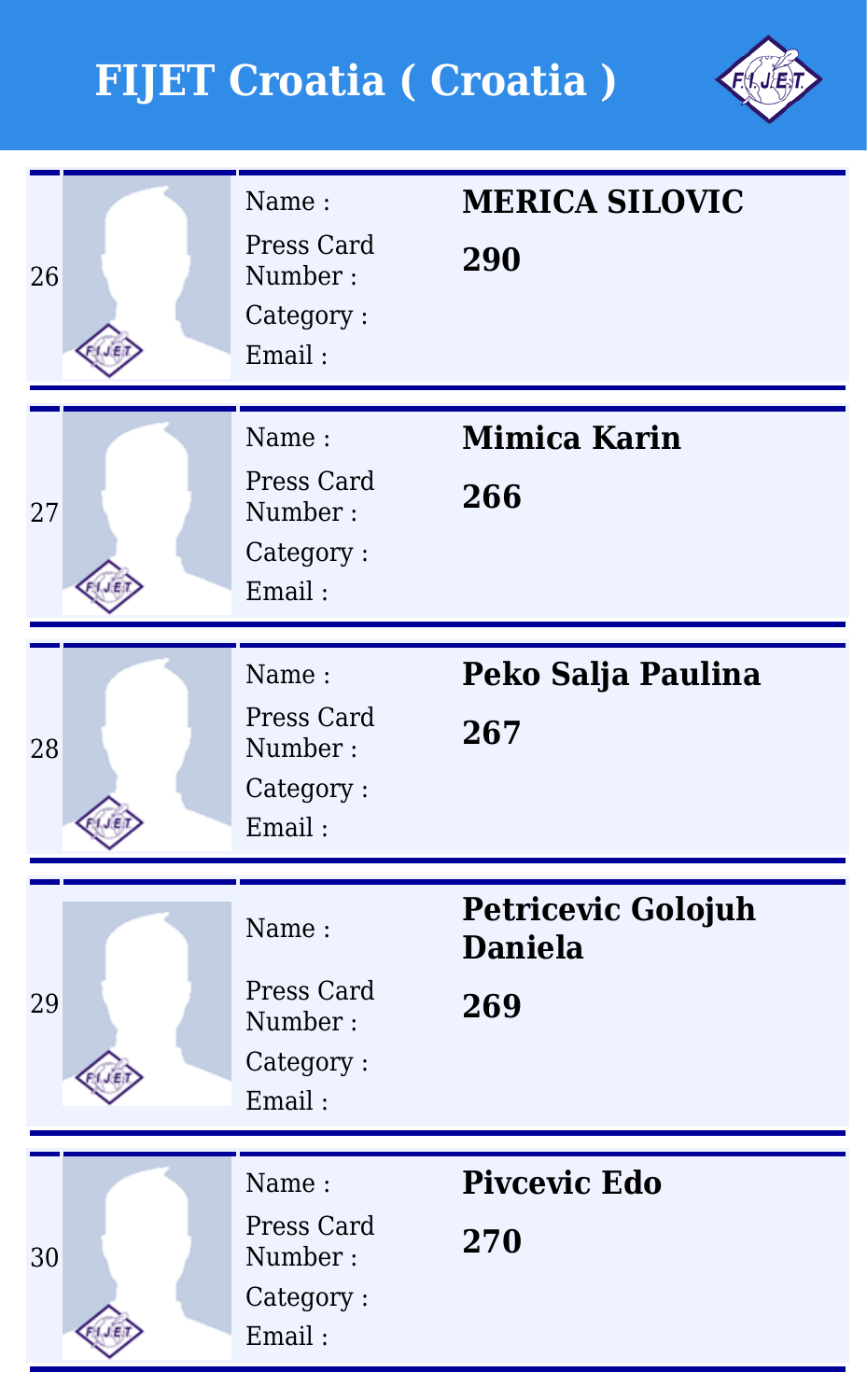

| 31 | Name:<br>Press Card<br>Number:<br>Category:<br>Email: | <b>Plenkovic Mario</b><br>271 |
|----|-------------------------------------------------------|-------------------------------|
| 32 | Name:<br>Press Card<br>Number:<br>Category:<br>Email: | Plestina Vojko<br>272         |
| 33 | Name:<br>Press Card<br>Number:<br>Category:<br>Email: | <b>Radic Tomislav</b><br>273  |
| 34 | Name:<br>Press Card<br>Number:<br>Category:<br>Email: | Rasperic Ruzica<br>274        |
| 35 | Name:<br>Press Card<br>Number:<br>Category:<br>Email: | <b>Rebic Marijana</b><br>275  |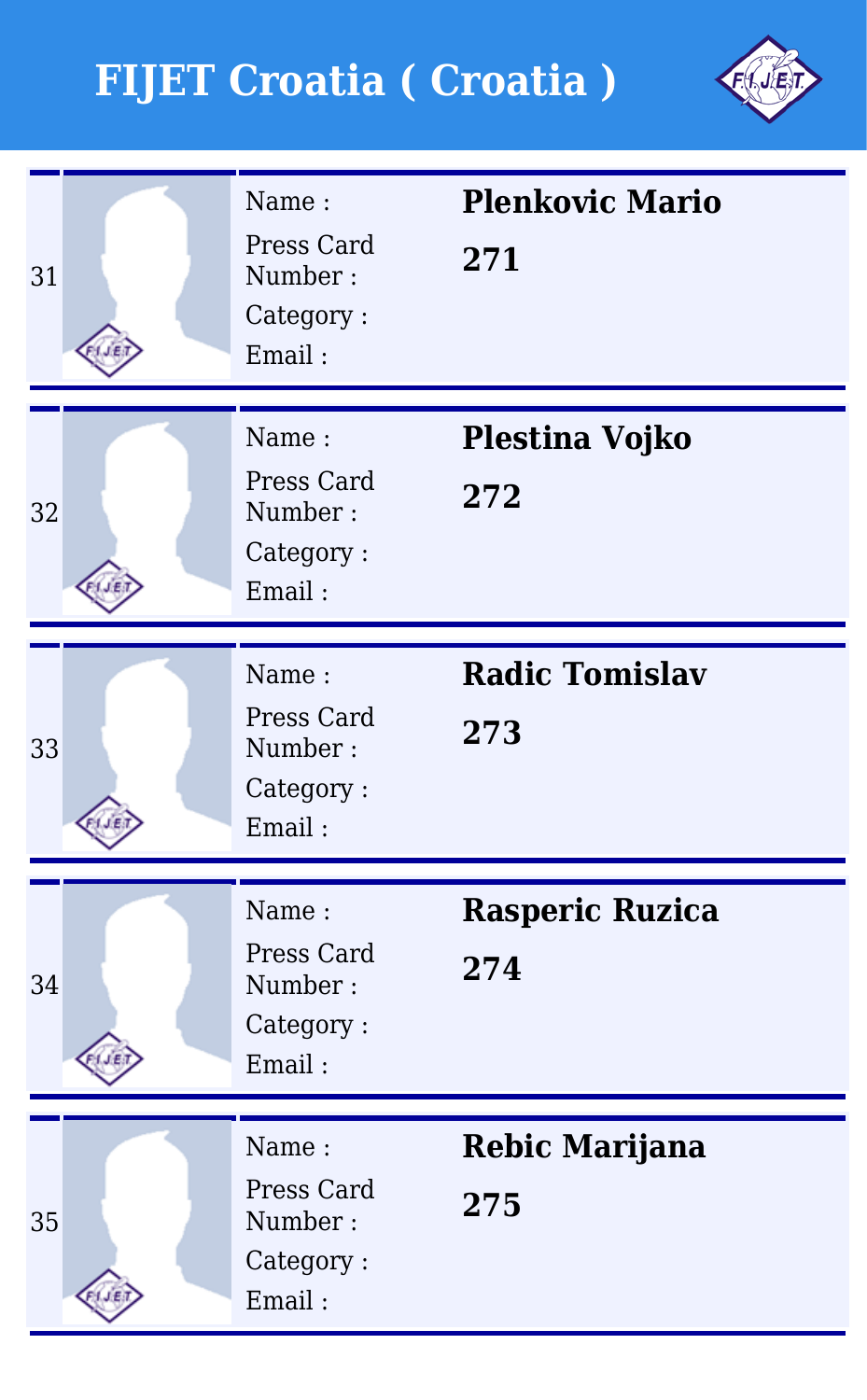

| 36 | Name:<br>Press Card<br>Number:<br>Category:<br>Email: | <b>Rogac Ana</b><br>276     |
|----|-------------------------------------------------------|-----------------------------|
| 37 | Name:<br>Press Card<br>Number:<br>Category:<br>Email: | <b>Sandra Piro</b><br>711   |
| 38 | Name:<br>Press Card<br>Number:<br>Category:<br>Email: | Saraga Spomenka<br>278      |
| 39 | Name:<br>Press Card<br>Number:<br>Category:<br>Email: | <b>Serdar Nikola</b><br>279 |
| 40 | Name:<br>Press Card<br>Number:<br>Category:<br>Email: | <b>Shalabi Abdel</b><br>281 |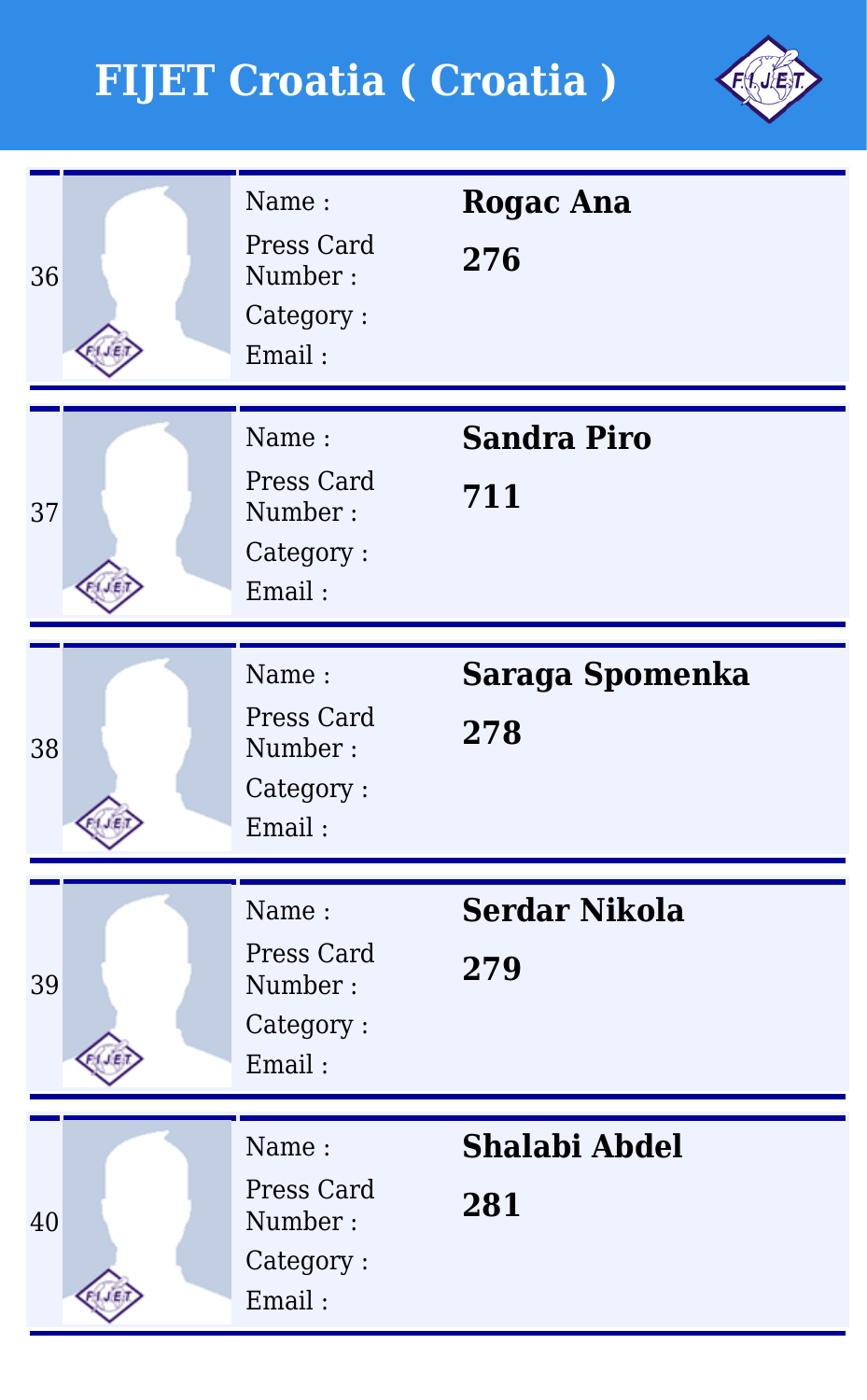

| 41 | Name:<br>Press Card<br>Number:<br>Category:<br>Email: | <b>Shalabi Mira</b><br>280     |
|----|-------------------------------------------------------|--------------------------------|
| 42 | Name:<br>Press Card<br>Number:<br>Category:<br>Email: | <b>SILVIA CELEBRINI</b><br>287 |
| 43 | Name:<br>Press Card<br>Number:<br>Category:<br>Email: | <b>Sokol Sanda</b><br>282      |
| 44 | Name:<br>Press Card<br>Number:<br>Category:<br>Email: | <b>Stanic Maja</b><br>283      |
| 45 | Name:<br>Press Card<br>Number:<br>Category:<br>Email: | <b>Stipanicev Darko</b><br>284 |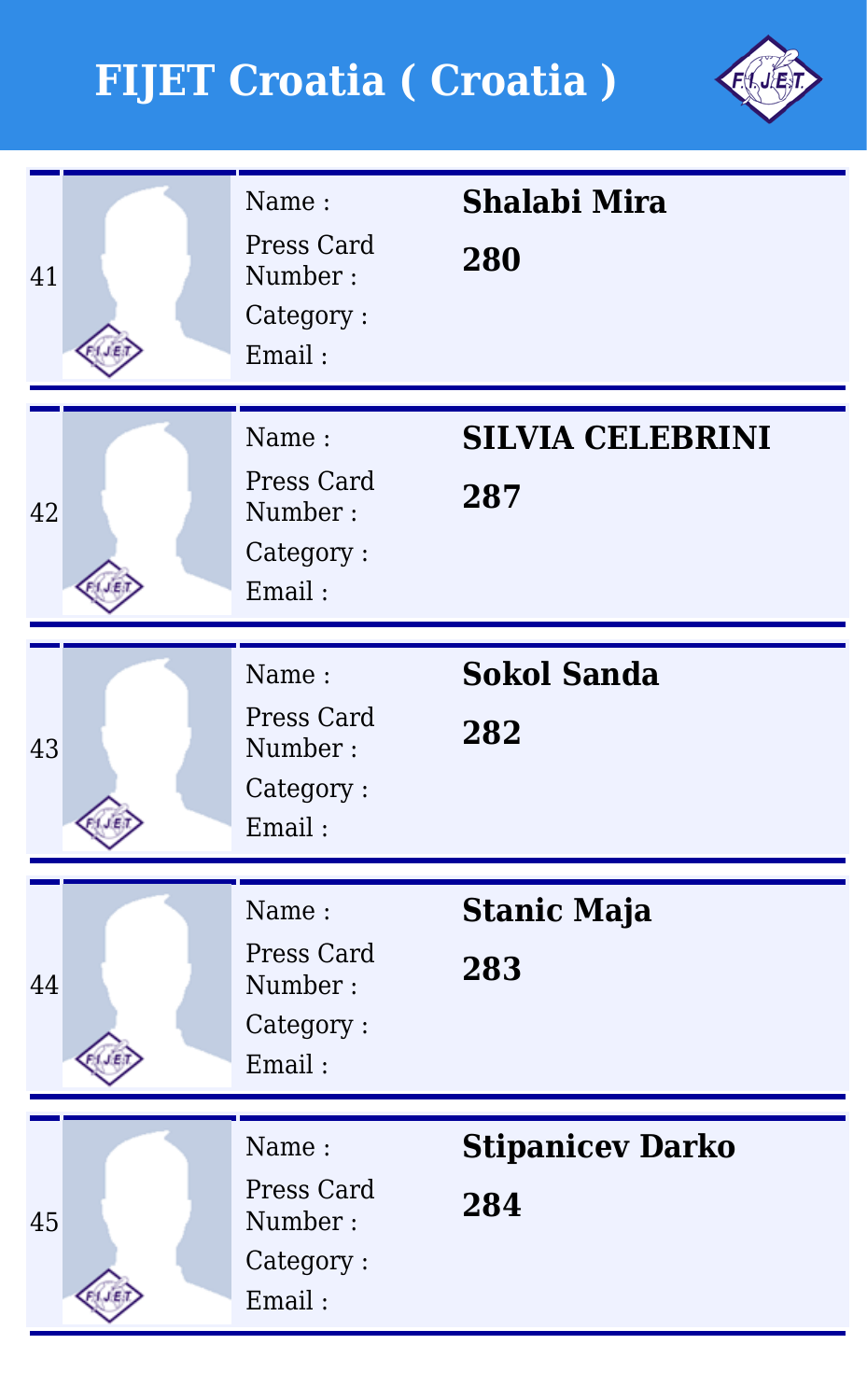

| 46 | Name:<br>Press Card<br>Number:<br>Category:<br>Email: | <b>TANJA BOZIC</b><br>253      |
|----|-------------------------------------------------------|--------------------------------|
| 47 | Name:<br>Press Card<br>Number:<br>Category:<br>Email: | <b>Tomasevic Amelia</b><br>288 |
| 48 | Name:<br>Press Card<br>Number:<br>Category:<br>Email: | <b>Tudja Hermina</b><br>289    |
| 49 | Name:<br>Press Card<br>Number:<br>Category:<br>Email: | Vesna Juric Rukavina<br>254    |
| 50 | Name:<br>Press Card<br>Number:<br>Category:<br>Email: | <b>Vlatko Kalapos</b><br>658   |